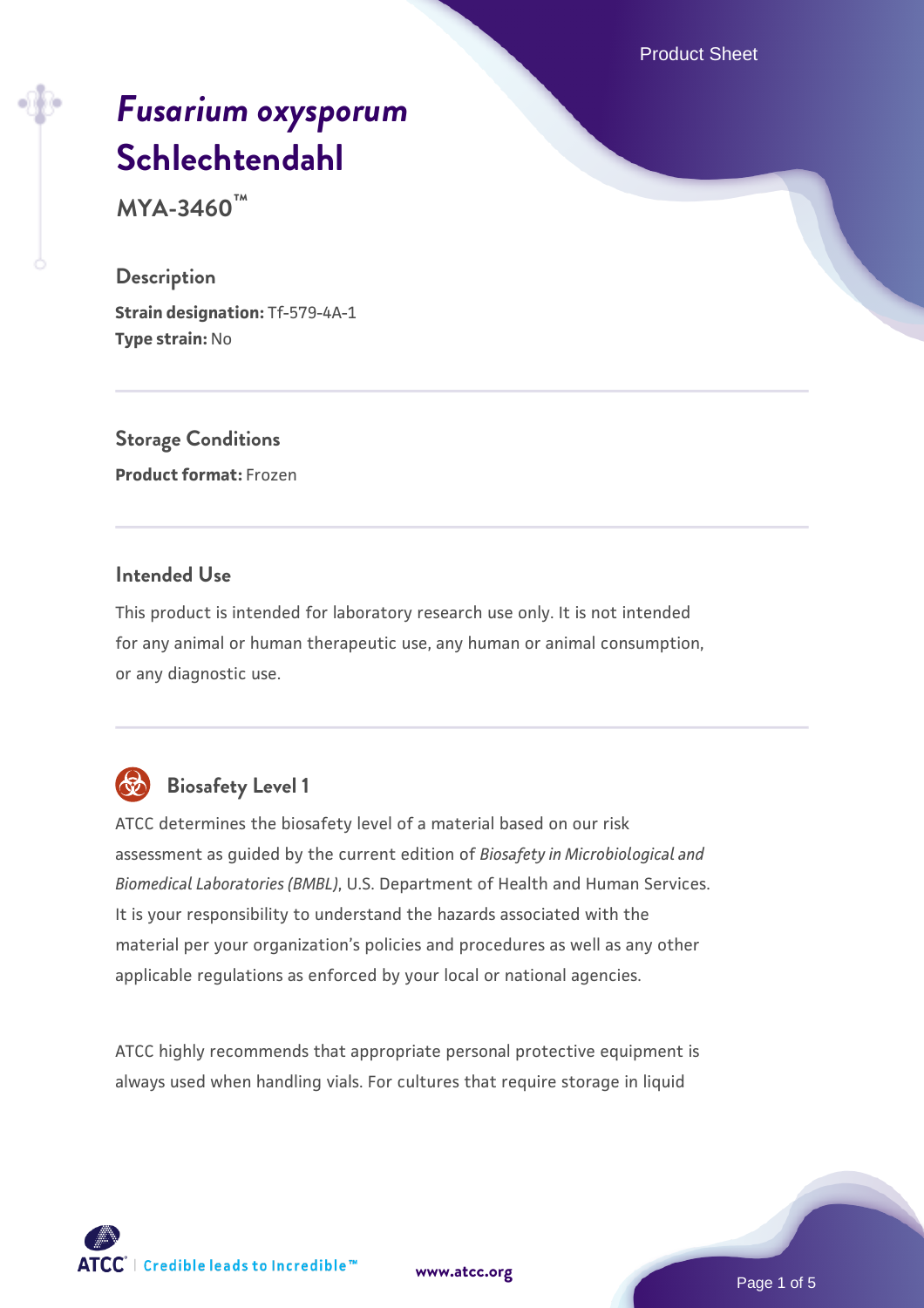## **[Fusarium oxysporum](https://www.atcc.org/products/mya-3460) [Schlechtendahl](https://www.atcc.org/products/mya-3460) Product Sheet Product Sheet MYA-3460**

nitrogen, it is important to note that some vials may leak when submersed in liquid nitrogen and will slowly fill with liquid nitrogen. Upon thawing, the conversion of the liquid nitrogen back to its gas phase may result in the vial exploding or blowing off its cap with dangerous force creating flying debris. Unless necessary, ATCC recommends that these cultures be stored in the vapor phase of liquid nitrogen rather than submersed in liquid nitrogen.

# **Certificate of Analysis**

For batch-specific test results, refer to the applicable certificate of analysis that can be found at www.atcc.org.

#### **Growth Conditions**

**Medium:**  [ATCC Medium 2555: Carnation Leave Agar](https://www.atcc.org/-/media/product-assets/documents/microbial-media-formulations/2/5/5/5/atcc-medium-2555.pdf?rev=2862c60bbece41438149cf50fa0ef751) [ATCC Medium 2555: Carnation Leave Agar](https://www.atcc.org/-/media/product-assets/documents/microbial-media-formulations/2/5/5/5/atcc-medium-2555.pdf?rev=2862c60bbece41438149cf50fa0ef751) [ATCC Medium 336: Potato dextrose agar \(PDA\)](https://www.atcc.org/-/media/product-assets/documents/microbial-media-formulations/3/3/6/atcc-medium-336.pdf?rev=d9160ad44d934cd8b65175461abbf3b9) **Temperature:** 25°C

# **Handling Procedures**

 Frozen ampules packed in dry ice should either be thawed immediately or stored in liquid nitrogen vapor. If liquid nitrogen storage facilities are not available, frozen ampules may be stored at or below -70°C for approximately one week. **Do not under any circumstance store frozen ampules at refrigerator freezer temperatures (generally -20°C).** Storage of frozen material at this temperature may result in the death of the culture.

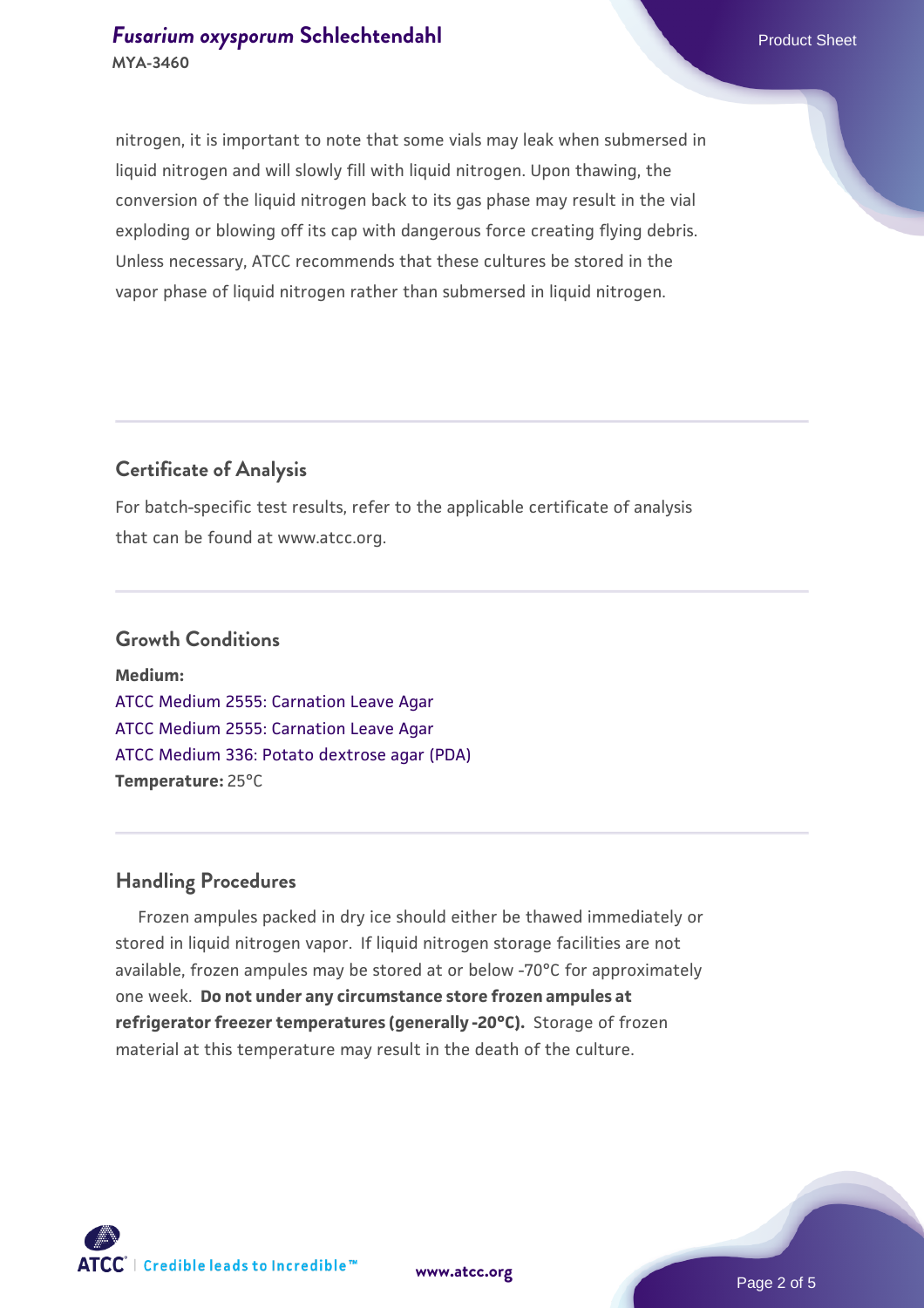1. To thaw a frozen ampoule (or plastic vial), place it in a water bath maintained at 25-30°C until it just thawed (around 5 minutes)." Immerse the ampule just enough to cover the frozen material. Do not agitate the ampule.

2. Immediately after thawing, aseptically transfer the contents of the vial onto appropriate moist solid or liquid medium.

3. Incubate cultures at recommended temperature.

#### **Material Citation**

If use of this material results in a scientific publication, please cite the material in the following manner: *Fusarium oxysporum* Schlechtendahl (ATCC MYA-3460)

#### **References**

References and other information relating to this material are available at www.atcc.org.

#### **Warranty**

The product is provided 'AS IS' and the viability of ATCC® products is warranted for 30 days from the date of shipment, provided that the customer has stored and handled the product according to the information included on the product information sheet, website, and Certificate of Analysis. For living cultures, ATCC lists the media formulation and reagents that have been found to be effective for the product. While other unspecified media and reagents may also produce satisfactory results, a change in the ATCC and/or depositor-recommended protocols may affect the recovery, growth, and/or function of the product. If an alternative medium formulation or reagent is used, the ATCC warranty for viability is no longer



**[www.atcc.org](http://www.atcc.org)**

Page 3 of 5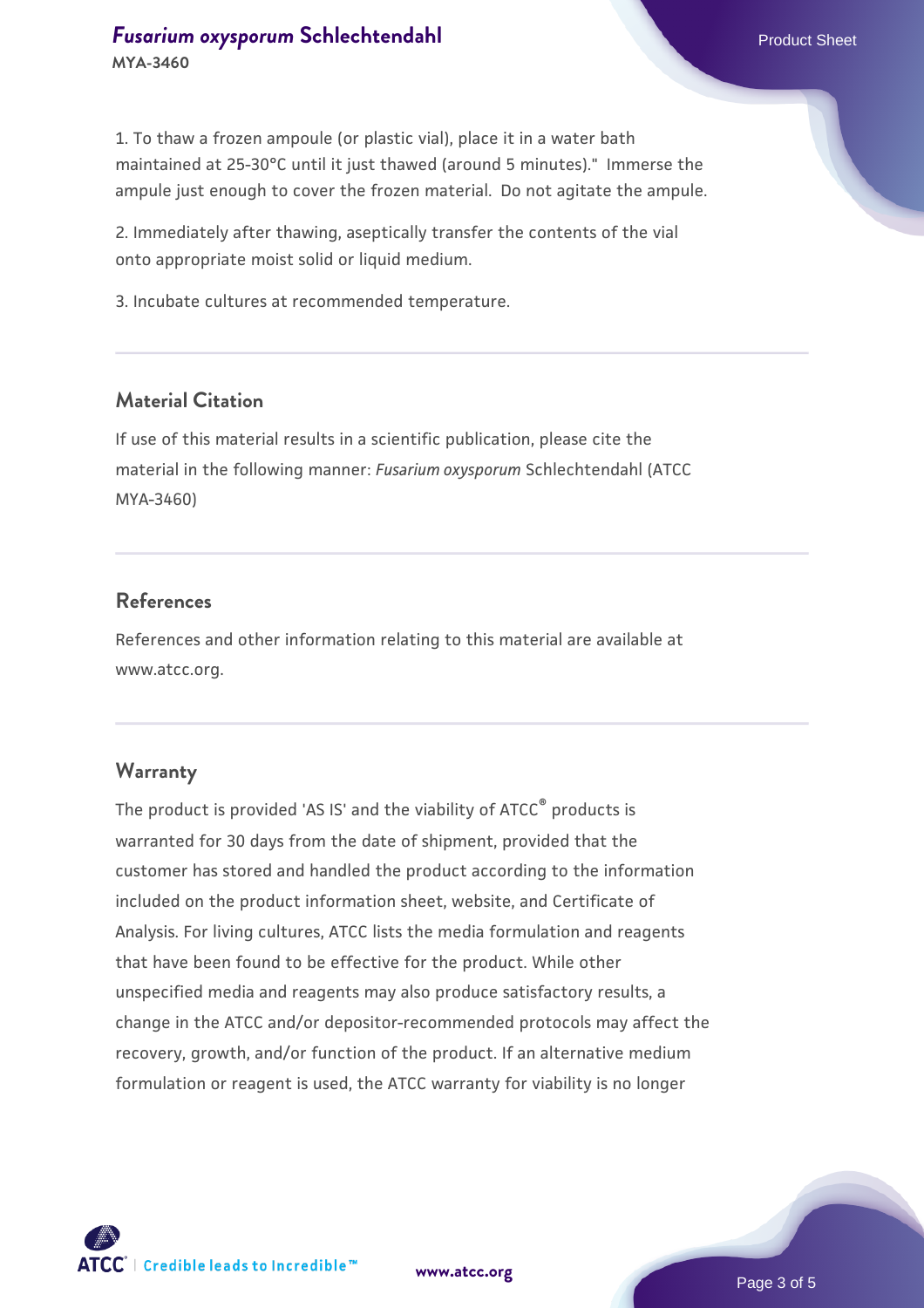# **[Fusarium oxysporum](https://www.atcc.org/products/mya-3460) [Schlechtendahl](https://www.atcc.org/products/mya-3460) Product Sheet Product Sheet MYA-3460**

valid. Except as expressly set forth herein, no other warranties of any kind are provided, express or implied, including, but not limited to, any implied warranties of merchantability, fitness for a particular purpose, manufacture according to cGMP standards, typicality, safety, accuracy, and/or noninfringement.

#### **Disclaimers**

This product is intended for laboratory research use only. It is not intended for any animal or human therapeutic use, any human or animal consumption, or any diagnostic use. Any proposed commercial use is prohibited without a license from ATCC.

While ATCC uses reasonable efforts to include accurate and up-to-date information on this product sheet, ATCC makes no warranties or representations as to its accuracy. Citations from scientific literature and patents are provided for informational purposes only. ATCC does not warrant that such information has been confirmed to be accurate or complete and the customer bears the sole responsibility of confirming the accuracy and completeness of any such information.

This product is sent on the condition that the customer is responsible for and assumes all risk and responsibility in connection with the receipt, handling, storage, disposal, and use of the ATCC product including without limitation taking all appropriate safety and handling precautions to minimize health or environmental risk. As a condition of receiving the material, the customer agrees that any activity undertaken with the ATCC product and any progeny or modifications will be conducted in compliance with all applicable laws, regulations, and guidelines. This product is provided 'AS IS' with no representations or warranties whatsoever except as expressly set forth herein and in no event shall ATCC, its parents, subsidiaries, directors, officers, agents, employees, assigns, successors, and affiliates be liable for indirect, special, incidental, or consequential damages of any kind in connection with or arising out of the customer's use of the product. While reasonable effort is made to ensure authenticity and reliability of materials on deposit, ATCC is not liable for damages arising from the misidentification or



**[www.atcc.org](http://www.atcc.org)**

Page 4 of 5